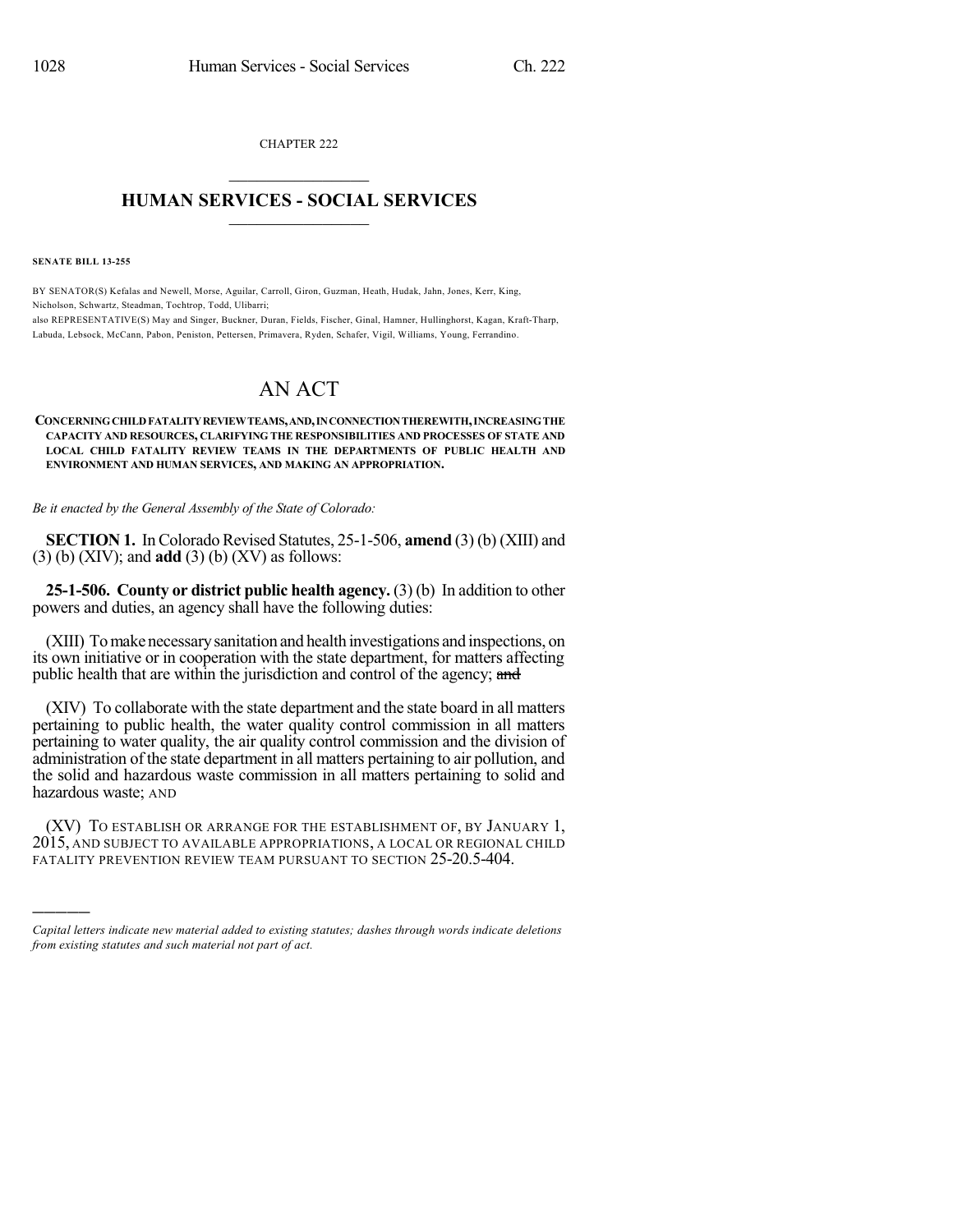## **SECTION 2.** In Colorado Revised Statutes, **amend** 25-20.5-402 as follows:

**25-20.5-402. Legislative declaration.** (1) The general assembly hereby finds and declares that protection of the health and welfare of the children of this state is an important goal of the citizens of this state, and the injury and death of infants and children are serious public health concerns that require legislative action. The general assembly further finds that the prevention of the CHILD abuse, neglect, and death of children FATALITIES is a community responsibility; that professionals from disparate disciplines have responsibilities to children and have expertise that can promote the safety and well-being of children; and that multidisciplinary reviews of the CHILD abuse, neglect, and death of children FATALITIES can lead to a greater understanding of the causes of, and methods of preventing, the CHILD abuse, neglect, and death of children FATALITIES.

(2) It is, therefore, the intent of the general assembly in enacting this part 4 to establish a statewide STATE AND LOCAL multidisciplinary, multi-agency child fatality prevention system REVIEW TEAMS. The purpose of the system THESE TEAMS is: to:

(a) Review specified deaths of children from birth to eighteen years of age occurring in Colorado involving circumstances in which the children are receiving services from a county department or in which there has been a report of suspected abuse or neglect in order to develop a community approach to the problem of child abuse and neglect FOR LOCAL OR REGIONAL REVIEW TEAMS, TO REVIEW SPECIFIC CASES OF CHILD FATALITIES IN THE TEAM'S SERVICE AREA THAT OCCUR FROM BIRTH THROUGH SEVENTEEN YEARS OF AGE AND INVOLVE UNINTENTIONAL INJURY, VIOLENCE, MOTOR VEHICLE INCIDENTS, CHILD ABUSE OR NEGLECT, SUDDEN UNEXPECTED INFANT DEATH, SUICIDE, OR UNDETERMINED CAUSES AND TO PROVIDE THE STATE WITH INDIVIDUAL CASE FINDINGS TO DEVELOP A COMMUNITY APPROACH TO THE SYSTEMIC ISSUES SURROUNDING CHILD FATALITIES;

(b) Review the records of all other unexpected and unexplained deaths of children from birth to eighteen years of age occurring in Colorado in order to develop a community approach to the prevention of childhood fatalities FOR THE STATE REVIEW TEAM,TO REVIEW THE INDIVIDUALCASE FINDINGS OF THE LOCAL AND REGIONAL REVIEW TEAMS AND TO CREATE A REPORT BASED ON THOSE FINDINGS TO MAKE SPECIFIC RECOMMENDATIONS REGARDING SYSTEMIC TRENDS ACROSS THE STATE THAT MAY HELP PREVENT FUTURE CHILD FATALITIES;

(c) TO HELP THE PEOPLE OF COLORADO understand the incidence and causes of childhood deaths CHILD FATALITIES AND THEREFORE ENCOURAGE PUBLIC ACTION TO PREVENT FURTHER CHILD FATALITIES;

(d) TO identify services provided by public, PRIVATE, AND NONPROFIT agencies to children and their families that are designed to prevent, child abuse, neglect, or death, and that are effective in preventing, child abuse, neglect, or death FATALITIES;

(e) To identify  $\frac{day}{dx}$  gaps or deficiencies that may exist in the delivery of services provided by public, PRIVATE, AND NONPROFIT agencies to children and their families that are designed to prevent child abuse, neglect, or death FATALITIES; and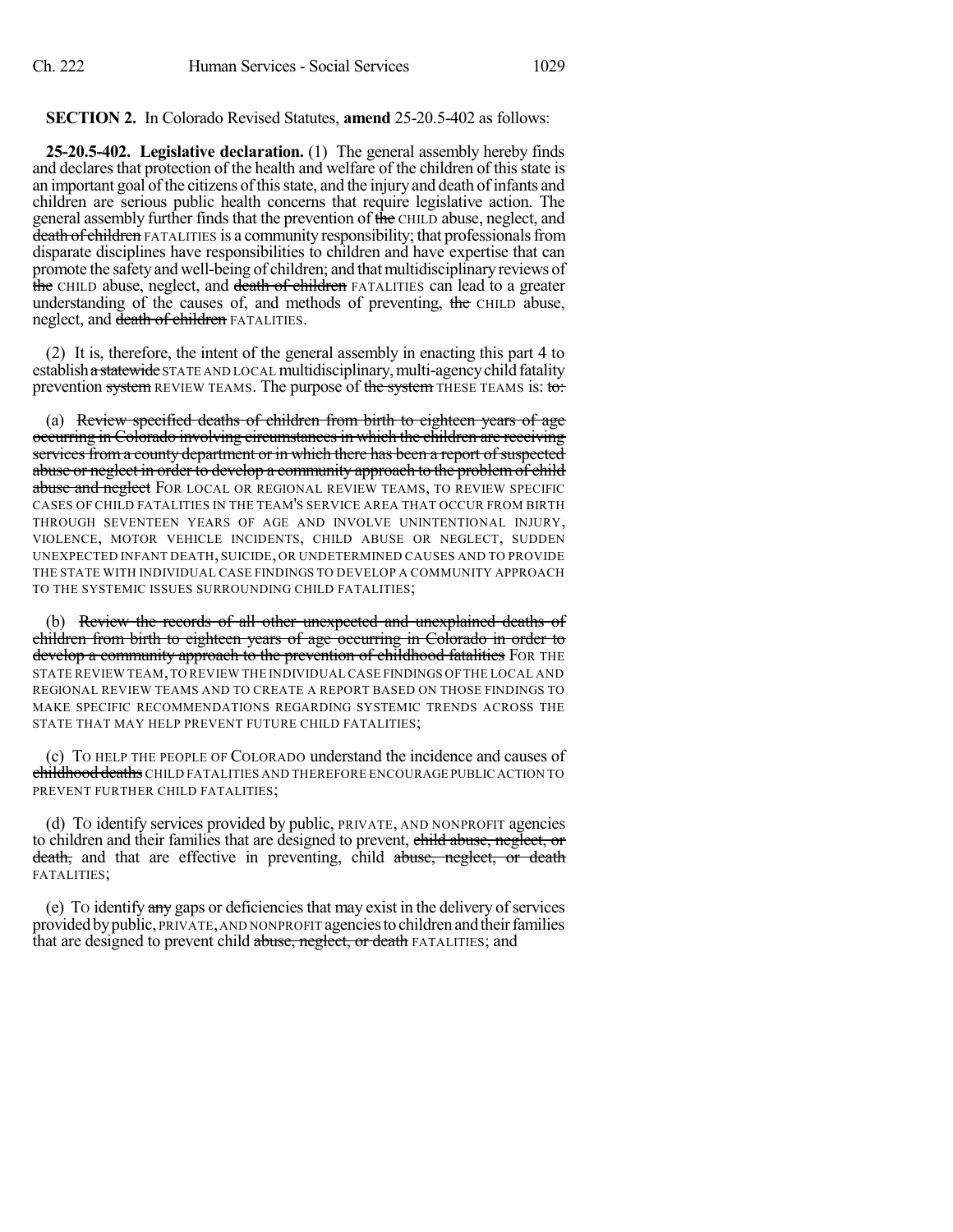(f) TO make recommendations for, act as a catalyst for, and implement any changes to laws, rules, and policies that will support the safe and healthy development of the children in this state and prevent FUTURE child abuse, neglect, and death **FATALITIES**.

**SECTION 3.** In Colorado Revised Statutes, 25-20.5-403, **amend** (2); and **repeal** (4) as follows:

**25-20.5-403. Definitions.** As used in this part 4, unless the context otherwise requires:

(2) "Local OR REGIONAL review team" means a local OR REGIONAL child fatality prevention review team established pursuant to section 25-20.5-404.

(4) "Unexpected and unexplained death" means a death that, prior to investigation, appears to have been caused by trauma, suspicious or obscure circumstances, or child abuse or neglect. An "unexpected and unexplained death" includes, but is not limited to, death from vehicular trauma, fire, drowning, abuse, suicide, and unknown causes.

**SECTION 4.** In Colorado Revised Statutes, 25-20.5-404, **amend** (1), (2), (3) (a) introductory portion, (3) (b) introductory portion, and (4) as follows:

**25-20.5-404. Local and regional review teams - creation - membership authority.** (1) ON OR BEFORE JANUARY 1, 2015, each judicial district may COUNTY OR DISTRICT PUBLIC HEALTH AGENCY ESTABLISHED PURSUANT TO SECTION 25-1-506 SHALL establish, OR ARRANGE TO BE ESTABLISHED, subject to available appropriations, a local child fatality prevention review team. The first meeting of a local review team shall be called by the district attorney of the judicial district in which the local review team is located. COUNTY OR DISTRICT PUBLIC HEALTH AGENCIES MAY COLLABORATE TO FORM A REGIONAL CHILD FATALITY PREVENTION REVIEW TEAM TO FULFILL THE REQUIREMENTS OF THIS SECTION.

(2) Each local OR REGIONAL reviewteamshall consist ofrepresentatives of public and nonpublic agencies in the judicial district COUNTY OR COUNTIES that provide services to children and their families and of other individuals who represent the community.

(3) (a) A local OR REGIONAL review teams shall TEAM MUST include representatives from the following entities located in the judicial district WITHIN THE SERVICE AREA OF THE ESTABLISHING COUNTY OR DISTRICT PUBLIC HEALTH AGENCY OR AGENCIES:

(b) A local OR REGIONAL review teams TEAM may include but are IS not limited to representatives from the following entities or groups located in the judicial district WITHIN THE SERVICE AREA OF THE ESTABLISHING COUNTY OR DISTRICT PUBLIC HEALTH AGENCY OR AGENCIES:

(4) Each local OR REGIONAL review team has the authority to establish committees to review specific types of childhood deaths CHILD FATALITIES.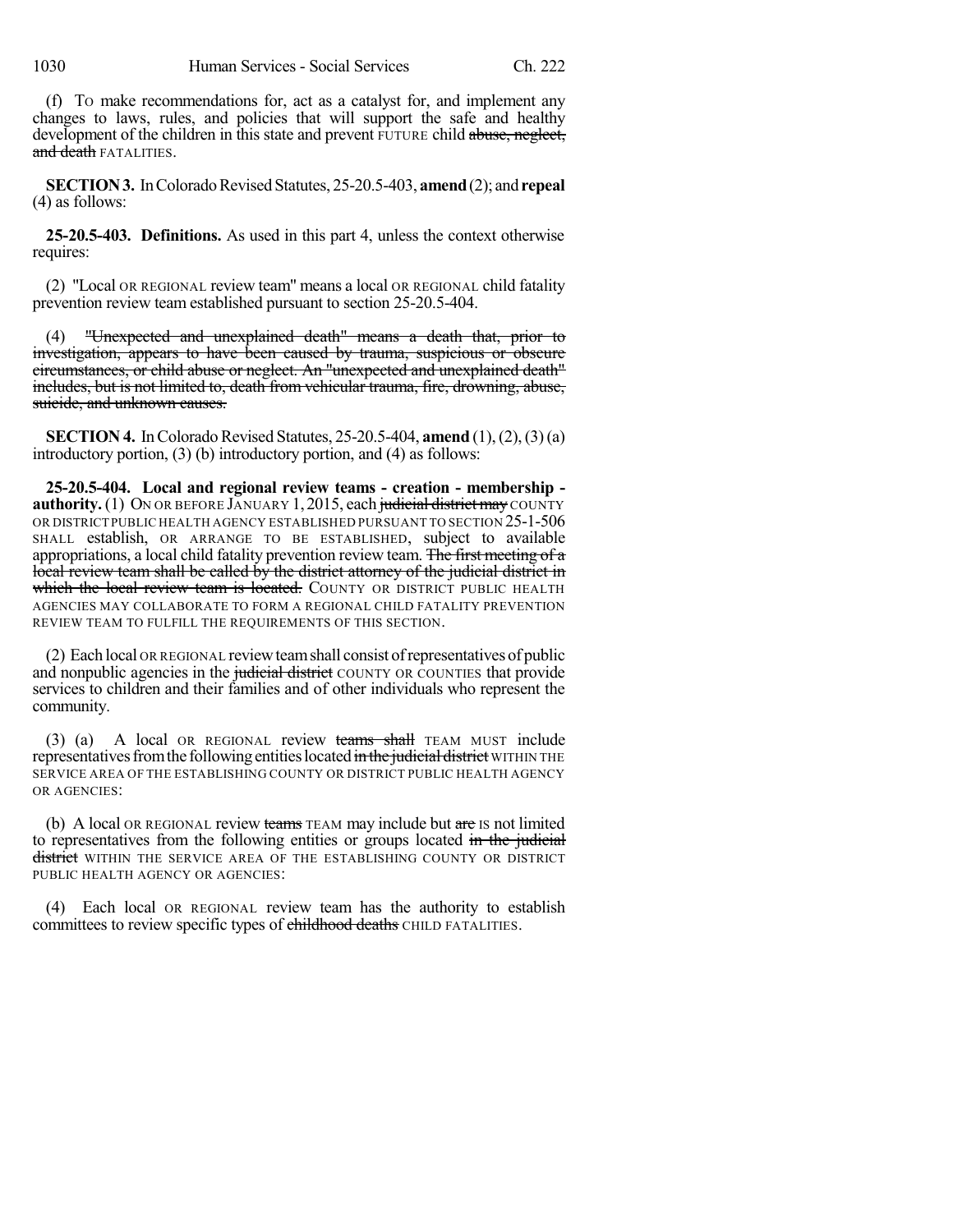**SECTION 5.** In Colorado Revised Statutes, **amend** 25-20.5-405 as follows:

**25-20.5-405. Local review teams - duties - authority.** (1) Each THE local OR REGIONAL review team shall review the following types of cases: CONDUCT INDIVIDUAL, CASE-SPECIFIC REVIEWS OF FATALITIES OF CHILDREN FROM BIRTH THROUGH SEVENTEEN YEARS OF AGE OCCURRINGIN THE JURISDICTION OF THE LOCAL OR REGIONAL REVIEW TEAM FOR THE PURPOSE OF IDENTIFYING PREVENTION RECOMMENDATIONS RELATED,AT A MINIMUM,TO THE FOLLOWING CAUSES OF CHILD FATALITY:

(a) A case of unexpected and unexplained death of a child eighteen years of age or younger occurring in the judicial district of the local review team;

- (a) UNDETERMINED CAUSES;
- (b) UNINTENTIONAL INJURY;
- (c) VIOLENCE;
- (d) MOTOR VEHICLE INCIDENTS;

(e) CHILD ABUSE OR NEGLECT AS DEFINED IN SECTION 19-1-103 (1), C.R.S., INCLUDING THE DEATH OF A CHILD WHO WAS PREVIOUSLY UNKNOWN TO THE COUNTY DEPARTMENT BUT WHOSE DEATH INCLUDED CIRCUMSTANCES RELATED TO CHILD ABUSE OR NEGLECT, REGARDLESS OF THE OFFICIAL MANNER OF DEATH;

(f) SUDDEN UNEXPECTED INFANT DEATH; OR

(g) SUICIDE.

(b) A case occurring in the judicial district involving the death of a child eighteen years of age or younger who was:

(I) In the custody of the department of human services or the county department at the time of death;

(II) The subject of an open child welfare case maintained by a county department of social services; or

(III) Reported as a child involved in an investigation of suspected abuse or neglect by a county department of social services or a law enforcement agency at any time during the twelve months preceding the child's death.

(2) With respect to each ease CHILD FATALITY reviewed, the local OR REGIONAL review team shall:

(a) Review the cause and manner of the child's death CHILD FATALITY as determined by the local coroner, pathologist, or medical examiner, and attempt to determine whether the local OR REGIONAL review team concurs with the coroner's, pathologist's, or medical examiner's findings. ANY INFORMATION REQUESTED FROM THE LOCAL CORONER MUST BE IN COMPLIANCE WITH SECTION 30-10-606, C.R.S.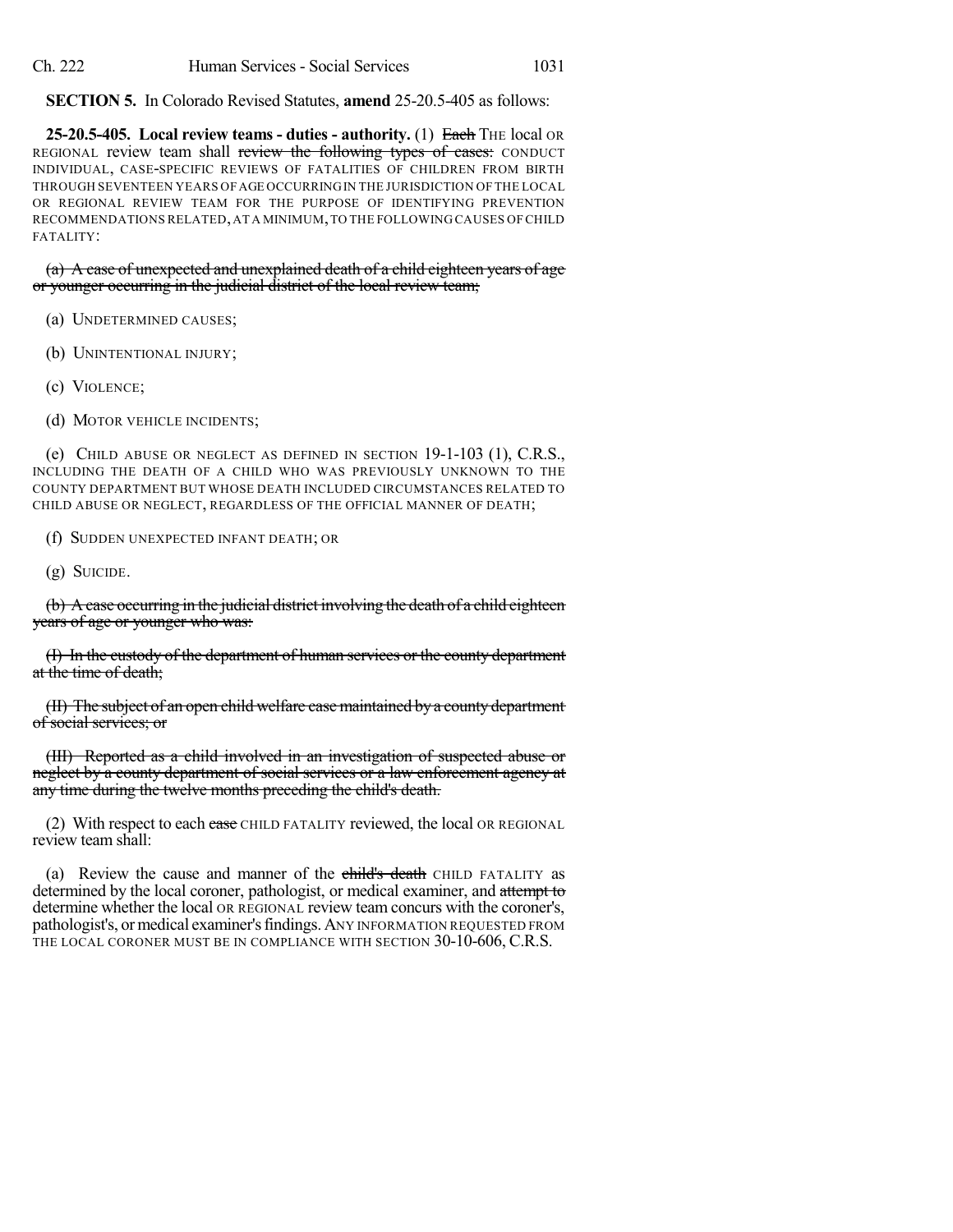(b) In cases in which the local OR REGIONAL review team does not concur with the cause or manner of death as determined by the local coroner, pathologist, or medical examiner, forward a report of the local OR REGIONAL review team's analysis of the cause and manner of the child's death CHILD FATALITY to the local coroner, pathologist, or medical examiner for his or her consideration;

(c) Evaluate means by which the death FATALITY might have been prevented;

(d) Report case review findings, AS APPROPRIATE, to public and private agencies that have responsibilities for children and make PREVENTION recommendations to these agencies that may help to reduce the number of child deaths FATALITIES;

(e) Request from an agency a plan of action for improvements to prevent child deaths based upon a report submitted to the agency pursuant to paragraph (d) of this subsection  $(2)$  when the case review involves a child in the custody of the agency at the time of death or involves identified system problems at the agency;

(e.5) NO LATER THAN TWO MONTHS AFTER REVIEWING A CASE, ENTER INFORMATION REGARDING THE CHILD FATALITY INTO A WEB-BASED DATA-COLLECTION SYSTEM, UTILIZED BY THE DEPARTMENT;

(f) Submit to the state review team the following information:

(I) Information about each death reviewed;

(II) A listing of any system issues identified through the review process and recommendations to the state review team and the appropriate agencies for system improvements and needed resources, training, and information dissemination where gaps and deficiencies may exist;

(III) Any changes, positive or negative, that appear to have resulted from implementation of previous recommendations made by the local OR REGIONAL review team to the state review team and appropriate agencies; AND

(IV) Examples of services known by the local OR REGIONAL review team to be provided by public OR PRIVATE agencies to children and their families that are designed to prevent child abuse, neglect, or death CHILD FATALITIES and that are effective in preventing child abuse, neglect, or death SUCH FATALITIES. and

(V) Any additional information requested by the state review team.

(g) SECURE THE MOST RELIABLE INFORMATION POSSIBLE THAT IS RELATED TO A CHILD FATALITY TO PROVIDE A THOROUGH,COMPREHENSIVE REVIEW OF EACH CHILD FATALITY; AND

(h) REQUEST CAPACITY ASSISTANCE AS NECESSARY FROM THE DEPARTMENT FOR THE PURPOSE OF CONDUCTING A CHILD FATALITY REVIEW.

(3) Each local OR REGIONAL reviewteammay, within existing appropriations and community resources, PROMOTE CONTINUING EDUCATION FOR PROFESSIONALS INVOLVED IN INVESTIGATING, TREATING, AND PREVENTING CHILD ABUSE AND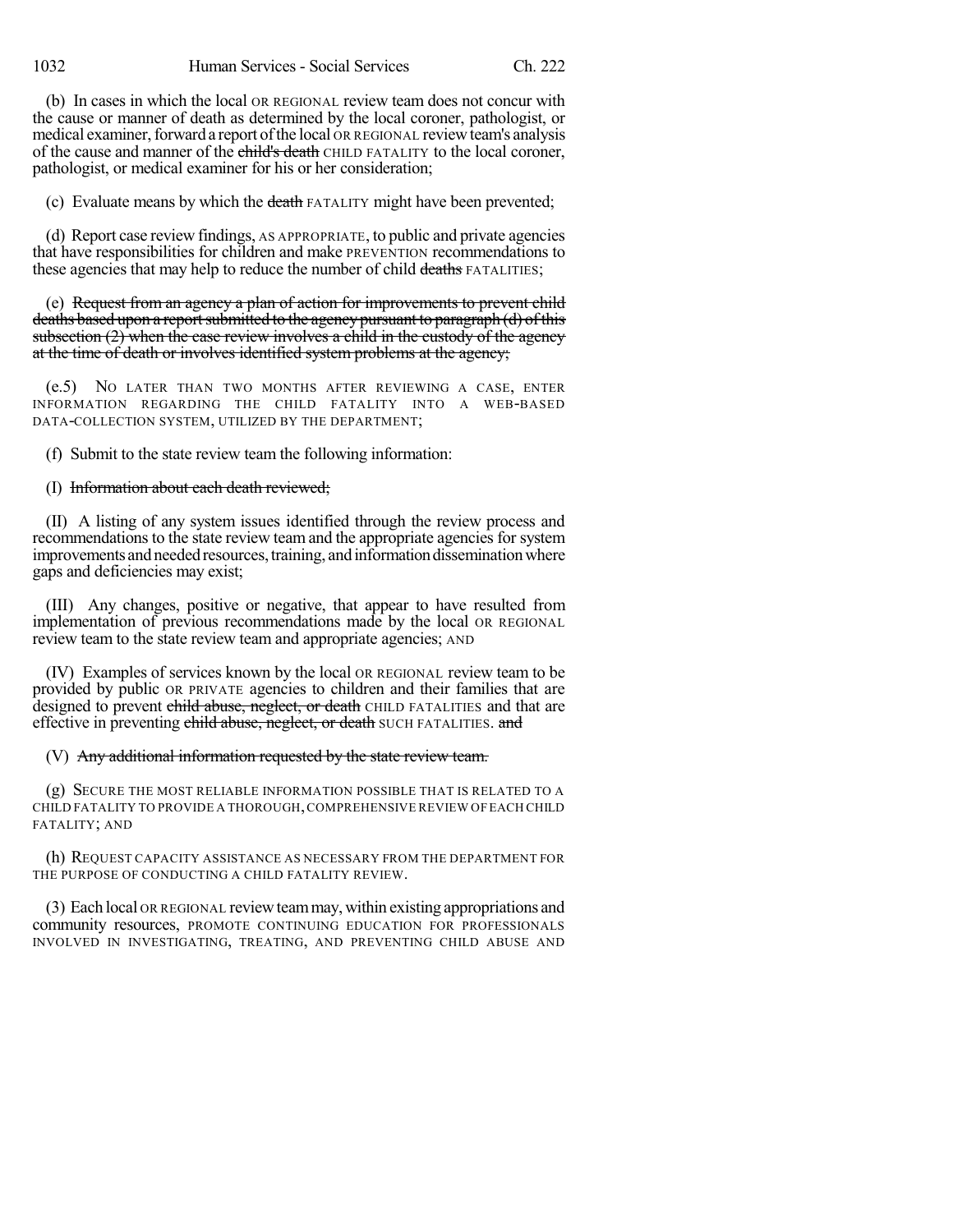NEGLECT AS A MEANS OF PREVENTING CHILD FATALITIES DUE TO ABUSE OR NEGLECT AND OTHER CHILD FATALITIES. THE LOCAL OR REGIONAL REVIEW TEAM MAY ALSO, WITHIN EXISTING RESOURCES, PROMOTE PUBLIC EDUCATION RELATED TO PREVENTING CHILD FATALITIES RELATED TO ABUSE AND NEGLECT.

(a) Promote continuing education for professionals involved in investigating, treating, and preventing child abuse and neglect as a means of preventing child deaths due to abuse or neglect; and

(b) Promote public education related to preventing unexpected and unexplained child deaths and deaths related to abuse or neglect.

**SECTION 6.** In Colorado Revised Statutes, 25-20.5-406, **amend** (2) (a) introductory portion,  $(2)$  (a) (VII),  $(2)$  (a) (VIII),  $(2)$  (b) introductory portion,  $(2)$  (c), (2) (d), and (2) (e); and **add** (2) (a) (IX) as follows:

**25-20.5-406. State review team - creation - membership - vacancies.** (2) (a) On or before September 1, 2005 2013, the governor shall appoint the seventeen EIGHTEEN voting members of the state review team specified in this paragraph (a), as follows:

(VII) One member who represents county attorneys within the state who practice in the area of dependency and neglect; and

(VIII) One member who represents county commissioners within the state; AND

(IX) ONE MEMBER WHO REPRESENTS THE OFFICE OF COLORADO'S CHILD PROTECTION OMBUDSMAN.

(b) The executive director of the department of human services shall appoint six ex officio nonvoting VOTING members, as follows:

(c) The executive director of the department of public health and environment shall appoint eight ex officio nonvoting VOTING members who represent the department of public health and environment, one of whom represents county or district public health agencies.

(d) The commissioner of education shall appoint one ex officio nonvoting VOTING member who represents the department of education.

(e) The executive director of the department of public safety shall appoint one  $e\bar{x}$ officio nonvoting VOTING member who represents the department of public safety.

**SECTION 7.** In Colorado Revised Statutes, **amend** 25-20.5-407 as follows:

**25-20.5-407. State review team- duties-definitions.**(1) The state reviewteam shall:

(a) Form committees to review  $at a$  minimum, childhood deaths A CHILD FATALITY CASE, IF A LOCAL OR REGIONAL CHILD FATALITY REVIEW TEAM HAS NOT CONDUCTED SUCH A REVIEW OF THE CASE, IF THE CHILD FATALITY OCCURRED in the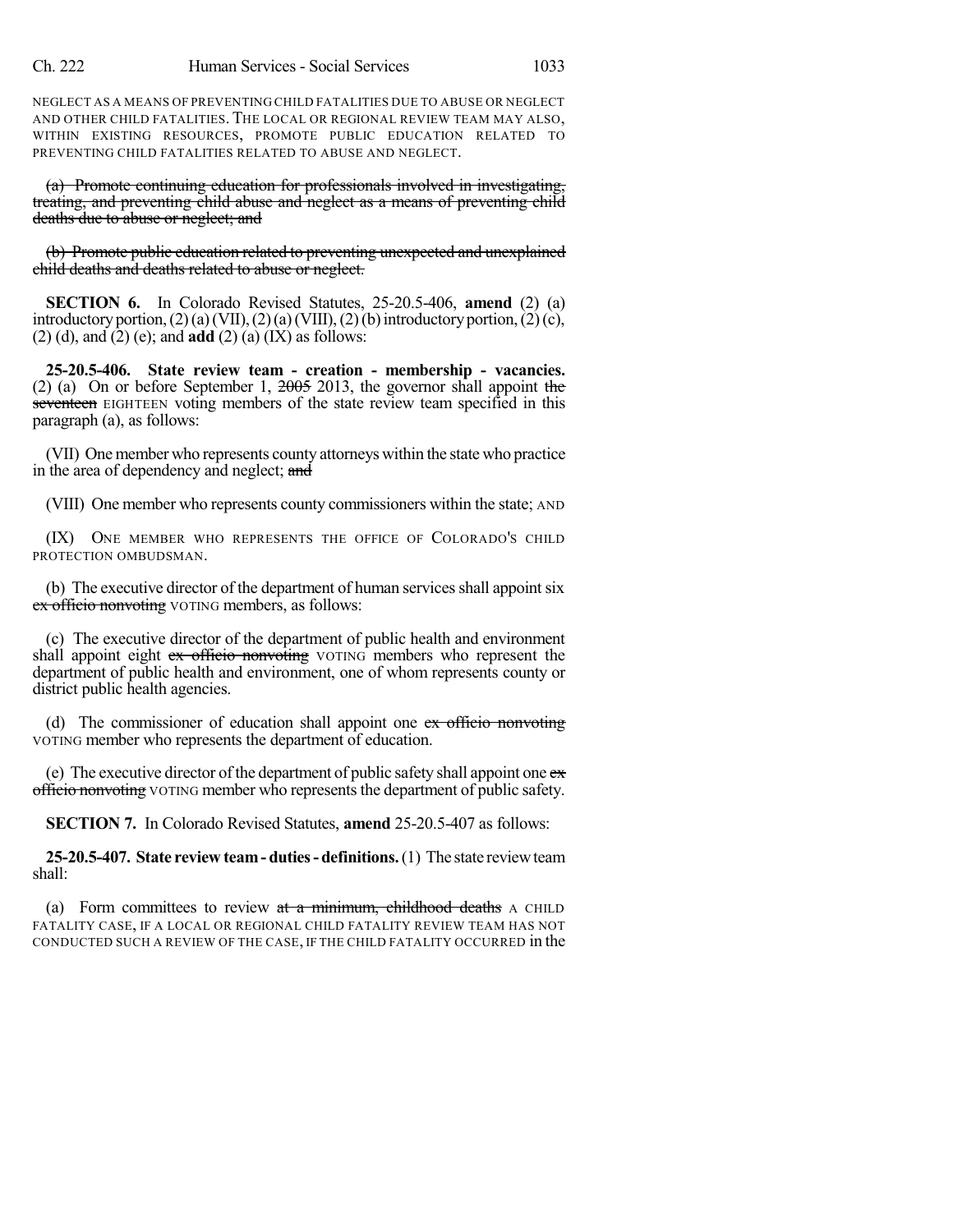state of Colorado AND WAS related to ONE OR MORE OF the following causes:

(I) Natural UNDETERMINED causes;

(II) Unintentional injury;

(III) Violence;

(IV) Motor vehicle incidents;

(V) Child abuse or neglect, and AS DEFINED IN SECTION 19-1-103 (1), C.R.S.;

(VI) Sudden UNEXPECTED infant death; syndrome; AND

(VII) SUICIDE.

(b) Outline trends and patterns of childhood death CHILD FATALITIES in Colorado;

(c) Identify and investigate risk factors that may lead to childhood death CHILD FATALITIES;

(d) Characterize groups of children who are at risk for childhood death A CHILD FATALITY;

(e) Evaluate the services offered and the systemresponsesto children who are at risk of childhood death A CHILD FATALITY AND review recommendations of local OR REGIONAL review teams, if any; and plans of action submitted by agencies for improvements to prevent childhood deaths, if any; offer recommendations for improvement to these services and systemresponses; and request plans of action for improvement from agencies, when necessary;

(e.5) CONSIDER A REVIEW OF ALL SYSTEMIC CHILD-RELATED ISSUES WHEN EVALUATING SERVICES OFFERED OR SYSTEM RESPONSES TO CHILDREN WHO ARE AT RISK OF FATALITY. FOR PURPOSES OF THIS PARAGRAPH (e.5),"SYSTEMIC CHILD-RELATED ISSUES" MEANS ANY ISSUE INVOLVING ONE OR MORE AGENCIES.

(f) Take steps to improve the quality and scope of data obtained through investigations and review of childhood deaths CHILD FATALITIES;

(f.5) UTILIZE A CHILD FATALITIES DATA-COLLECTION SYSTEM, USING NATIONALLY DEVELOPED PUBLIC HEALTH GUIDELINES, TO ENSURE THE PROPER IDENTIFICATION OF ALL POTENTIAL CHILD ABUSE OR NEGLECT FATALITIES;

(g) Report to the governor and to the health PUBLIC HEALTH CARE and human services committees COMMITTEE, and the judiciary committees COMMITTEE of the house of representatives and the HEALTH AND HUMAN SERVICES COMMITTEE, AND THE JUDICIARY COMMITTEE OF THE senate of the Colorado general assembly, OR ANY SUCCESSOR COMMITTEES, concerning any recommendations for changes to any law, rule, or policy that the state review team has determined will promote the safety and well-being of children. The state review team shall report annually within the first week of convening or reconvening the general assembly ON OR BEFORE JULY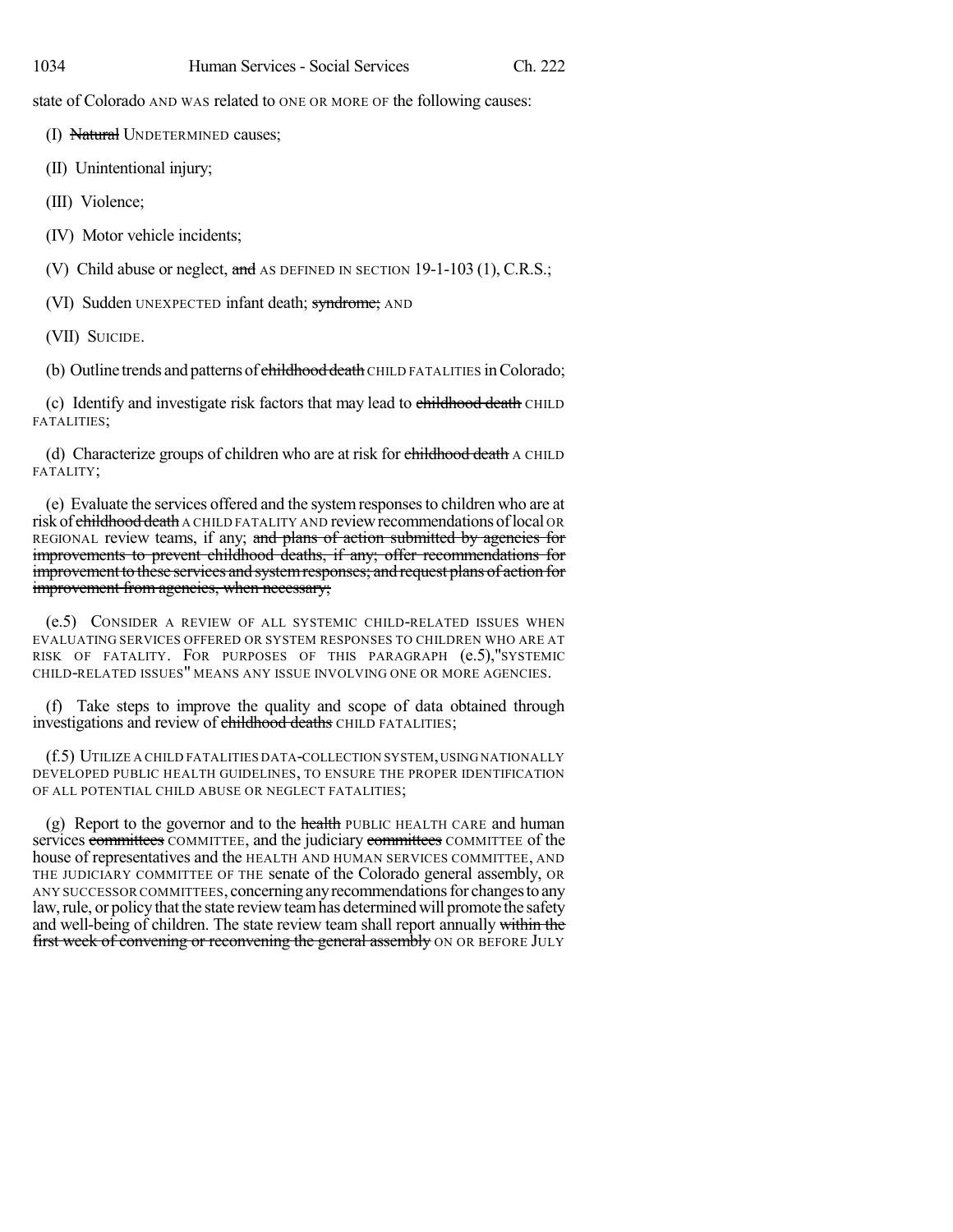1, 2014, AND ON OR BEFORE JULY 1 EACH YEAR THEREAFTER. IN ITS REPORT, THE STATE REVIEW TEAM SHALL PROVIDE A LIST OF SYSTEM STRENGTHS AND WEAKNESSES IDENTIFIED THROUGH THE REVIEW PROCESS AND RECOMMENDATIONS FOR PREVENTIVE ACTIONS TO PROMOTE THE SAFETY AND WELL-BEING OF CHILDREN. THE ANNUAL REPORT MUST INCLUDE AN ANALYSIS OF THE STATE REVIEW TEAM'S RECOMMENDATIONS FROM THE PREVIOUS YEAR AND STATE WHAT POLICY CHANGES, IF ANY, WERE MADE TO IMPROVE CHILD SAFETY AND WELL-BEING. THE STATE REVIEW TEAM SHALL MAKE THE ANNUAL REPORT PUBLICLY AVAILABLE AND WILL CONDUCT OUTREACH EFFORTS TO EDUCATE MEMBERS OF THE CHILD PROTECTION COMMUNITY ON REPORT FINDINGS.

(h) Subject to available appropriations and community resources, distribute information to the public concerning risks to children and recommendations for promoting the safety and well-being of children PROVIDE AN ANNUAL SUMMARY TO THE DEPARTMENT OF HUMAN SERVICES OUTLINING THE TRENDS AND PATTERNS OF CHILD ABUSE AND NEGLECT FATALITIES, INCLUDING INFORMATION REGARDING THE FINDINGS FROM CASES KNOWN AND UNKNOWN TO THE COUNTY DEPARTMENTS OF SOCIAL SERVICES;

(i) Serve as a link with child death review teams throughout the country and participate in national child death review team activities; and COLLABORATE WITH THE DEPARTMENT OF HUMAN SERVICES CHILD FATALITY REVIEW TEAM, CREATED PURSUANT TO SECTION 26-1-139, C.R.S., TO MAKE JOINT RECOMMENDATIONS FOR THE PREVENTION OF CHILD FATALITIES;

(j) Perform any other functions necessary to enhance the capability of the state of Colorado to reduce and prevent childhood injuries and death;

(k) SUBJECT TO AVAILABLE APPROPRIATIONS, ADMINISTER MONEYS TO COUNTY OR DISTRICT PUBLIC HEALTH AGENCIES TO SUPPORT LOCAL OR REGIONAL REVIEW TEAM ACTIVITIES;

(l) PROVIDE TRAINING AND TECHNICAL ASSISTANCE TO LOCAL OR REGIONAL REVIEW TEAMS REGARDING THE FACILITATION OF A CHILD FATALITY REVIEW PROCESS, DATA COLLECTION, EVIDENCE-BASED PREVENTION STRATEGIES, AND THE DEVELOPMENT OF PREVENTION RECOMMENDATIONS.THE TRAININGAND TECHNICAL ASSISTANCE FOR LOCAL OR REGIONAL REVIEW TEAMS MUST BE PROVIDED THROUGH FEDERALLY FUNDED TRAINING PROGRAMS FOR IMPROVING EFFECTIVENESS IN CONDUCTING CHILD FATALITY REVIEWS;EXCEPT THAT,IF SUCH FEDERALLY FUNDED PROGRAMS ARE UNAVAILABLE, THE STATE, SUBJECT TO AVAILABLE APPROPRIATIONS, MAY PROVIDE THE TRAINING AND TECHNICAL ASSISTANCE. THE TRAINING AND TECHNICAL ASSISTANCE MAY ALSO INCLUDE, BUT NEED NOT BE LIMITED TO:

(I) STRATEGIES OR ASSISTANCE WITH CONVENING AND FACILITATING LOCAL AND REGIONAL REVIEW TEAMS;

(II) ESTABLISHING METHODS OF NOTIFICATION AFTER A CHILD FATALITY HAS OCCURRED; AND

(III) STRATEGIES FOR MEMBERS OF STATE, LOCAL, OR REGIONAL REVIEW TEAMS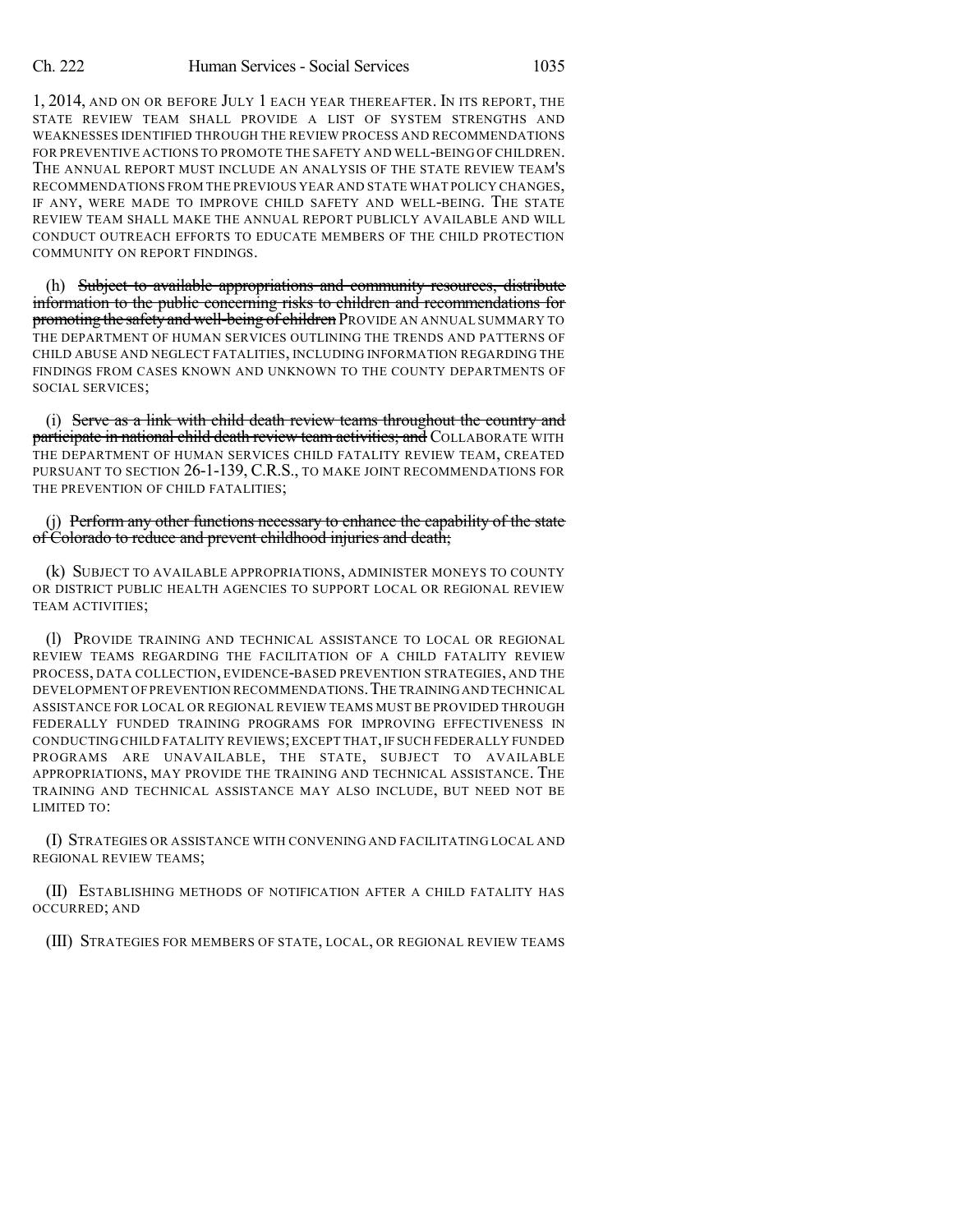TO ADDRESS A CONFLICT OF INTEREST IN A CHILD FATALITY REVIEW;

(m) PROVIDE AN ANNUAL DATA REPORT TO EACH LOCAL OR REGIONAL REVIEW TEAM SUMMARIZING ITS LOCAL OR REGIONAL REVIEW DATA ENTERED INTO THE WEB-BASED DATA-COLLECTION SYSTEM;

(n) SUBJECT TO AVAILABLE APPROPRIATIONS AND COMMUNITY RESOURCES, DISTRIBUTE INFORMATION TO THE PUBLIC CONCERNING RISKS TO CHILDREN AND RECOMMENDATIONS FOR PROMOTING THE SAFETY AND WELL-BEING OF CHILDREN;

(o) SERVE AS A LINK WITH CHILD FATALITY REVIEW TEAMS THROUGHOUT THE COUNTRY AND PARTICIPATE IN NATIONAL CHILD FATALITY REVIEW TEAM ACTIVITIES; AND

(p) PERFORM ANY OTHER FUNCTIONS NECESSARY TO ENHANCE THE CAPABILITY OF THE STATE OF COLORADO TO REDUCE AND PREVENT CHILDHOOD INJURIES AND FATALITIES.

**SECTION 8.** In Colorado Revised Statutes, **amend** 25-20.5-408 as follows:

**25-20.5-408. Access to records.** (1) **Review team access to records.** (a) Notwithstanding any other state law to the contrary but subject to the requirements of applicable provisions of federal law, the state review team and the local OR REGIONAL review teams shall have access to all records and information in the possession of the department of human services and the county departments of social services that are relevant to the review of a child death FATALITY, including records and information related to previous reports and investigations of suspected child abuse or neglect.

(b) Except as otherwise provided in paragraph (c) of this subsection (1), notwithstanding any other state law to the contrary, but subject to the requirements of applicable provisions of federal law, the state review team and the local OR REGIONAL review teams shall have access to all other records and information that are relevant to a review of a child death FATALITY and that are in the possession of a state or local governmental agency. These records include, but are not limited to, birth certificates, records of coroner or medical examiner investigations, and records of the department of corrections.

(c) Mental health and substance abuse treatment records may be accessed only with the written consent of appropriate parties in accordance with applicable federal and state law.

(2) **Public access to records and information.** (a) **Open meetings.** Meetings of the state review teamand local OR REGIONAL review teamsshall be subject to the provisions of section 24-6-402, C.R.S.

(b) **Confidentiality.** Each member of the state review team, each member of a local OR REGIONAL review team, and each invited participant at a meeting shall sign a statement indicating an understanding of and adherence to confidentiality requirements. A person who knowingly violates confidentiality requirements commits a class 3 misdemeanor and, upon conviction, shall be punished as provided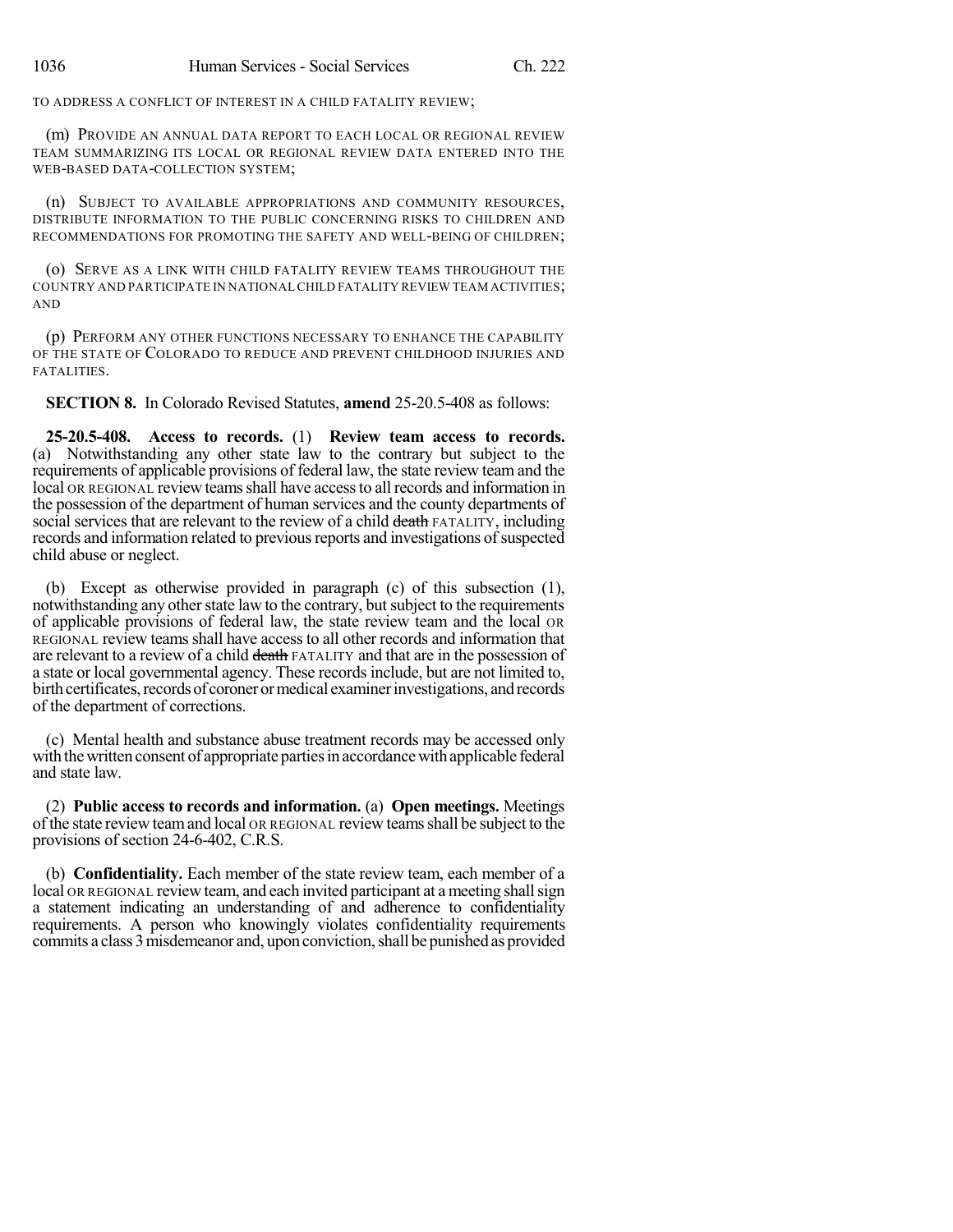in section 18-1.3-501, C.R.S.

(c) **Release of information.** (I) Members of the state review team, members of the local OR REGIONAL review teams, a person who attends a review team meeting, and a person who presentsinformation to a review teammay release information to governmental agencies as necessary to fulfill the requirements of this part 4.

(II) Members ofthe state reviewteam,members ofthe local OR REGIONAL review teams, a person who attends a review team meeting, and a person who presents information to a review team shall not be subject to examination, in any civil or criminal proceeding, concerning information presented to members of the review team or opinions formed by the review team based on that information. A person may, however, be examined concerning information reviewed by the state review team or a local OR REGIONAL review team that is otherwise available to the public or that is required to be revealed by that person in another official capacity.

(III) Information, documents, and records of the state review team and the local OR REGIONAL review teams shall not be subject to subpoena, discovery, or introduction into evidence in any civil or criminal proceeding; except that information, documents, and records that would otherwise be available from a person serving on the state review teamor a local OR REGIONAL review teamor that would otherwise be required to be revealed by law shall not be immune from subpoena, discovery, or introduction into evidence solely because the information was presented at or became available due to a proceeding of the state review team or a local OR REGIONAL review team.

(IV) Information received by the state review team or a local OR REGIONAL review team that contains information exculpatory to a person charged with a criminal offense shall be subject to release pursuant to the rules of criminal procedure.

**SECTION 9.** In Colorado Revised Statutes, 25-20.5-409, **amend** (1) and (2) as follows:

**25-20.5-409. Administration - funding - cash fund.** (1) To the extent funds MONEYS are available, the state review team and the local OR REGIONAL review teams may hire staff or consultants to assist them in completing their duties.

(2) Staff and consultants of the state review team or the local OR REGIONAL review teams shall receive reimbursement for travel and expenses to offset the costs incurred in fulfilling their duties, which shall be paid from moneys appropriated to implement this part 4 and within the limits of those moneys.

**SECTION 10.** In Colorado Revised Statutes, 26-1-139, **amend** (1), (2) (c), (3) (a), (4) (b), (4) (c), (4) (i) (I), (5) (a), (5) (b), (5) (c), (5) (e), (5) (l), and (6) (f); and **add** (6.5) as follows:

**26-1-139. Child fatality and near fatality prevention -legislative declaration - process- department of human services child fatality review team- reporting - rules.** (1) The general assembly hereby finds and declares that: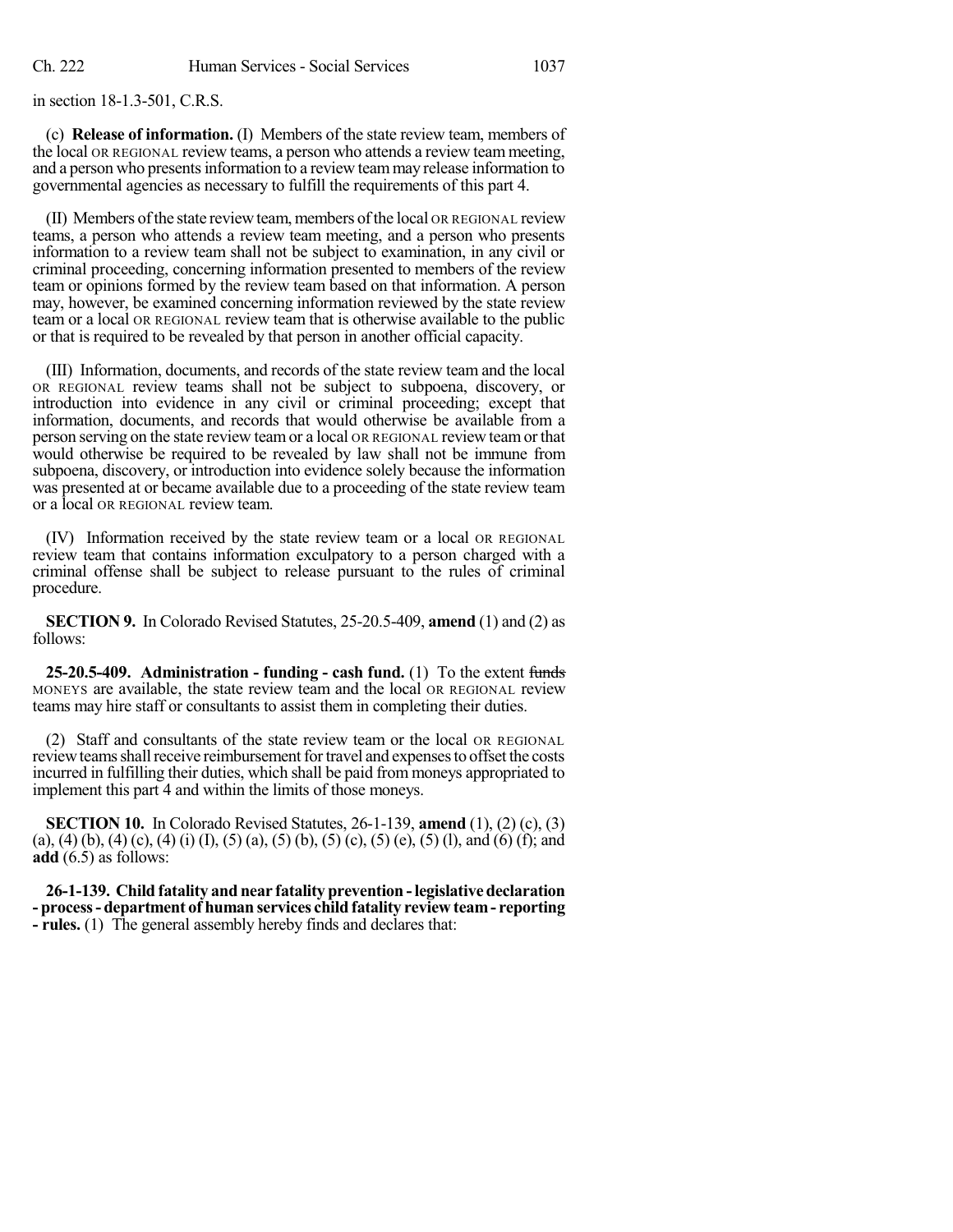(a) It is of the utmost importance and a community responsibility to mitigate the incidents of egregious abuse or neglect, near deaths FATALITIES, or deaths FATALITIES of children in the state due to abuse or neglect. Professionals from disparate disciplines share responsibilities for the safety and well-being of children as well as expertise that can promote that safety and well-being. Multidisciplinary reviews of the incidents of egregious abuse or neglect, near deaths FATALITIES, or deaths FATALITIES of children due to abuse or neglect can lead to a better understanding of the causes of such tragedies and, more importantly, methods of mitigating future incidents of egregious abuse or neglect, near deaths FATALITIES, or deaths FATALITIES.

(b) There is a need for agency transparency and accountability to the public regarding an incident of egregious abuse or neglect against a child, a near fatality, or a child fatality that involves a suspicion of abuse or neglect when the child or family has had previous involvement, AS DEFINED IN PARAGRAPH (c) OF SUBSECTION  $(2)$  OF THIS SECTION, with the state or county. that was directly related to the incident WITHIN THREE YEARS PRIOR TO THE INCIDENT.

(c) There is a need for a multidisciplinary team to conduct in-depth case reviews after an incident of egregious abuse or neglect against a child, a near fatality, or a child fatality that involves a suspicion of abuse or neglect and when the child or family has had previous involvement, that was directly related to the incident of egregious abuse or neglect against a child, near fatality, or fatality, with a county department AS DEFINED IN PARAGRAPH (c) OF SUBSECTION (2) OF THIS SECTION, within two THREE years prior to the incident. The multidisciplinary review REVIEWS would complement that of the review conducted by the Colorado state child fatality prevention review team in the department of public health and environment pursuant to article 20.5 of title 25, C.R.S. The goal of the multidisciplinary review shall not be to affix blame, but rather to improve understanding of why the incidents of egregious abuse or neglect against a child, near fatalities, or fatalities OF A CHILD DUE TO ABUSE OR NEGLECT OCCUI, TO IDENTIFY AND UNDERSTAND WHERE IMPROVEMENTS CAN BE MADE IN THE DELIVERY OF CHILD WELFARE SERVICES, and TO develop recommendations for mitigation of future incidents of egregious abuse or neglect against a child, near fatalities, or fatalities OF A CHILD DUE TO ABUSE OR NEGLECT.

(d) It is the intent of the general assembly to codify the department of human services child fatality review teamas well as modify certain aspects of its processes to promote an understanding of the causes of each child's death or near death incident OF EGREGIOUS ABUSE OR NEGLECT, NEAR FATALITY, OR FATALITY OF A CHILD due to abuse or neglect, identify systemic deficiencies in the delivery of services and supports to children and families, and recommend changes to help mitigate future incidents of egregious abuse or neglect against a child, near fatalities, or child deaths FATALITIES OF CHILDREN DUE TO ABUSE OR NEGLECT.

(e) It is further the intent of the general assembly to comply with the federal "Child Abuse Prevention and Treatment Act", 42 U.S.C. sec. 5101 et seq. "CHILD ABUSE PREVENTION AND TREATMENT REAUTHORIZATION ACT OF 2010", P.L. 111-320, which requires states to allow for public disclosure of the findings or information about a case of child abuse or neglect that resulted in a child fatality or near fatality, AND TO INCLUDE IN THE DISCLOSURE THE AGE, GENDER, AND RACE OR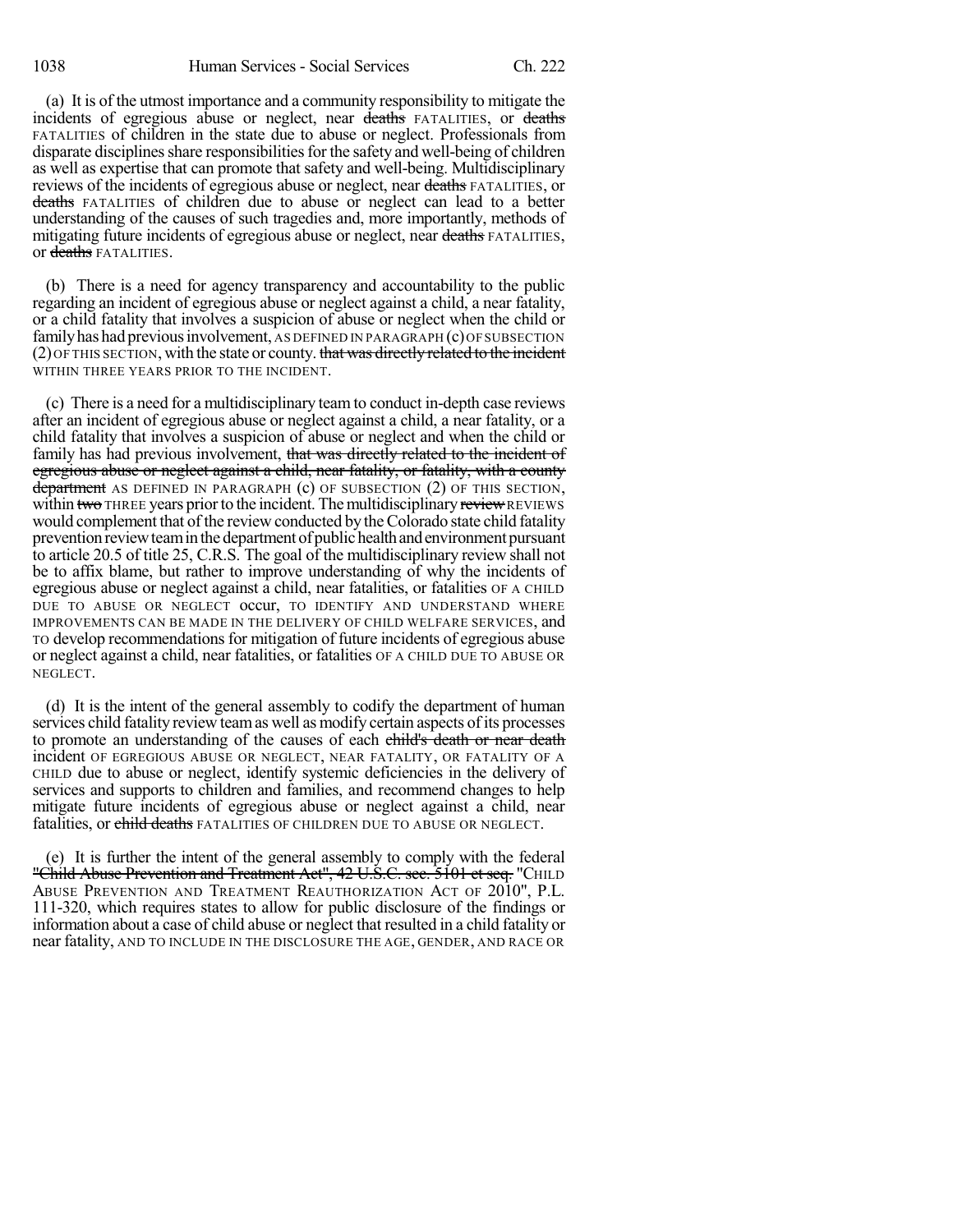ETHNICITY OF THE CHILD TO BETTER UNDERSTAND TRENDS AND PATTERNS OF CHILD FATALITIES IN COLORADO AS THEY RELATE TO AGE, GENDER, AND RACE OR ETHNICITY.

(2) As used in this section, unless the context otherwise requires:

(c) "Previousinvolvement"means a situation in which the countydepartment has received a referral, responded to a report, opened an assessment, provided services, or opened a case in the Colorado TRAILS system THAT IS RELATED TO THE PROVISION OF CHILD WELFARE SERVICES, AS DEFINED IN SECTION 26-5-101 (3). except that the following situations shall not be considered to be "previous involvement":

(I) The situation did not involve abuse or neglect;

(II) The situation occurred when the parent was seventeen years of age or younger and before he or she was the parent of the deceased child; or

(III) The situation occurred with a different family composition and a different alleged perpetrator.

(3) There is hereby established in the state department the department of human services child fatality review team. The team shall have the following objectives:

(a) To assessthe records of each case in which a suspiciousincident of egregious abuse or neglect against a child, near fatality, or child fatality DUE TO ABUSE OR NEGLECT occurred and the child or family had previous involvement, with a county department that was directly related to the incident of egregious abuse or neglect against a child, near fatality, or fatality AS DEFINED IN PARAGRAPH (c) OF SUBSECTION  $(2)$  OF THIS SECTION, within two THREE years prior to the incident of egregious abuse or neglect against a child, near fatality, or fatality OF A CHILD DUE TO ABUSE OR NEGLECT;

(4) The team shall have the following duties:

(b) To review the services provided to the child, the child's family, and the perpetrator by the county department for any county with which the family has had previous involvement, that was directly related to the incident of egregious abuse or neglect against a child, near fatality, or fatality in the two AS DEFINED IN PARAGRAPH (c) OF SUBSECTION (2) OF THIS SECTION, WITHIN THREE years prior to the incident of egregious abuse or neglect against a child, near fatality, or fatality OF A CHILD DUE TO ABUSE OR NEGLECT;

(c) To review records and interview individuals, as deemed necessary and not otherwise prohibited by law, involved with or having knowledge of the facts of the incident of egregious abuse or neglect against a child, near fatality, or fatality OF A CHILD DUE TO ABUSE OR NEGLECT, including but not limited to all other state and local agencies having previous involvement, with the child or family that was directly related to the incident of egregious abuse or neglect against a child, near fatality, or fatality AS DEFINED IN PARAGRAPH  $(c)$  OF SUBSECTION  $(2)$  OF THIS SECTION, within two THREE years prior to the incident of egregious abuse or neglect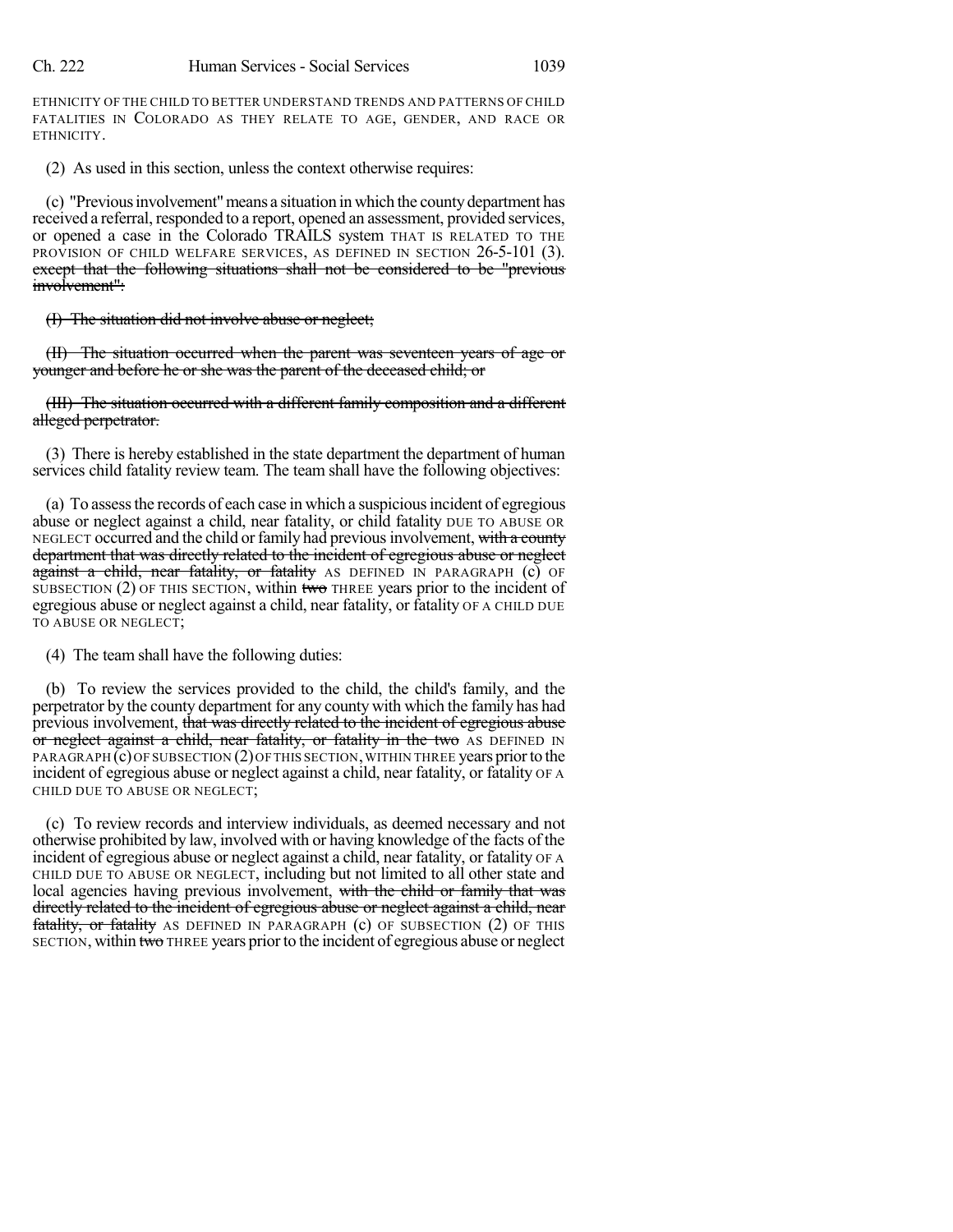against a child, near fatality, or fatality OF A CHILD DUE TO ABUSE OR NEGLECT;

(i) To develop and distribute the following reports, the content of which shall be determined by rules promulgated by the state department pursuant to subsection (7) of this section:

(I) On or before  $\overrightarrow{April 30, 2013}$  JULY 1, 2014, and ON OR BEFORE each  $\overrightarrow{April 30}$ JULY 1 thereafter, an annual child fatality and near fatality review report, absent confidential information, summarizing the reviews required by subsection (5) of this section conducted by the team during the previous year. THE REPORT MUST ALSO INCLUDE ANNUAL POLICY RECOMMENDATIONS BASED ON THE COLLECTION OF REVIEWS REQUIRED BY SUBSECTION (5) OF THIS SECTION. THE RECOMMENDATIONS MUST ADDRESS ALL SYSTEMS INVOLVED WITH CHILDREN AND FOLLOW UP ON SPECIFIC SYSTEM RECOMMENDATIONS FROM PRIOR REPORTS THAT ADDRESS THE STRENGTHS AND WEAKNESSES OF CHILD PROTECTION SYSTEMS IN COLORADO. The team shall post the annual child fatality and near fatality review report on the state department's web site and distribute it to theColorado state child fatality prevention review team established in the department of public health and environment pursuant to section 25-20.5-406, C.R.S., the governor, the health and human services committee of the senate, and the health and environment PUBLIC HEALTH CARE AND HUMAN SERVICES committee of the house of representatives, or any successor committees. The annual child fatality and near fatality review report shall MUST be prepared within existing resources.

 $(5)$ (a) Each county department shall report to the state department any suspicious incident of egregious abuse or neglect against a child, near fatality, or fatality of a child DUE TO ABUSE OR NEGLECT within twenty-four hours OF BECOMING AWARE of the incident of egregious abuse or neglect against a child, near fatality, or fatality OF A CHILD DUE TO ABUSE OR NEGLECT. If the county department has had previous involvement, that was directly related to the incident of egregious abuse or neglect against a child, near fatality, or child fatality AS DEFINED IN PARAGRAPH (c) OF SUBSECTION  $(2)$  OF THIS SECTION, within two THREE years prior to the incident of egregious abuse or neglect against a child, near fatality, or fatality OF A CHILD DUE TO ABUSE OR NEGLECT, the county department shall provide the state department with all relevant reports and documentation regarding its previous involvement with the child within sixty calendar days after BECOMING AWARE OF the incident of egregious abuse or neglect against a child, near fatality, or fatality OF A CHILD DUE TO ABUSE OR NEGLECT. The state department may grant, at its discretion, an extension to a county department for delays outside of the county department's control regarding the receipt of all relevant reports and information critical to an effective review, including but not limited to the final autopsy and law enforcement reports, until such documents can be made available for review by the team.

(b) Within three business days after receiving FROM A COUNTY DEPARTMENT the information provided under paragraph (a) of this subsection (5), the department shall disclose to the public that information has been received, whether the department is conducting a review of the incident, whether the child was in his or her own home or in foster care, as defined in section 19-1-103 (51.3), C.R.S., and the child's gender and age. The department may disclose the scope of the review.

(c) The team shall complete its review of each incident of egregious abuse or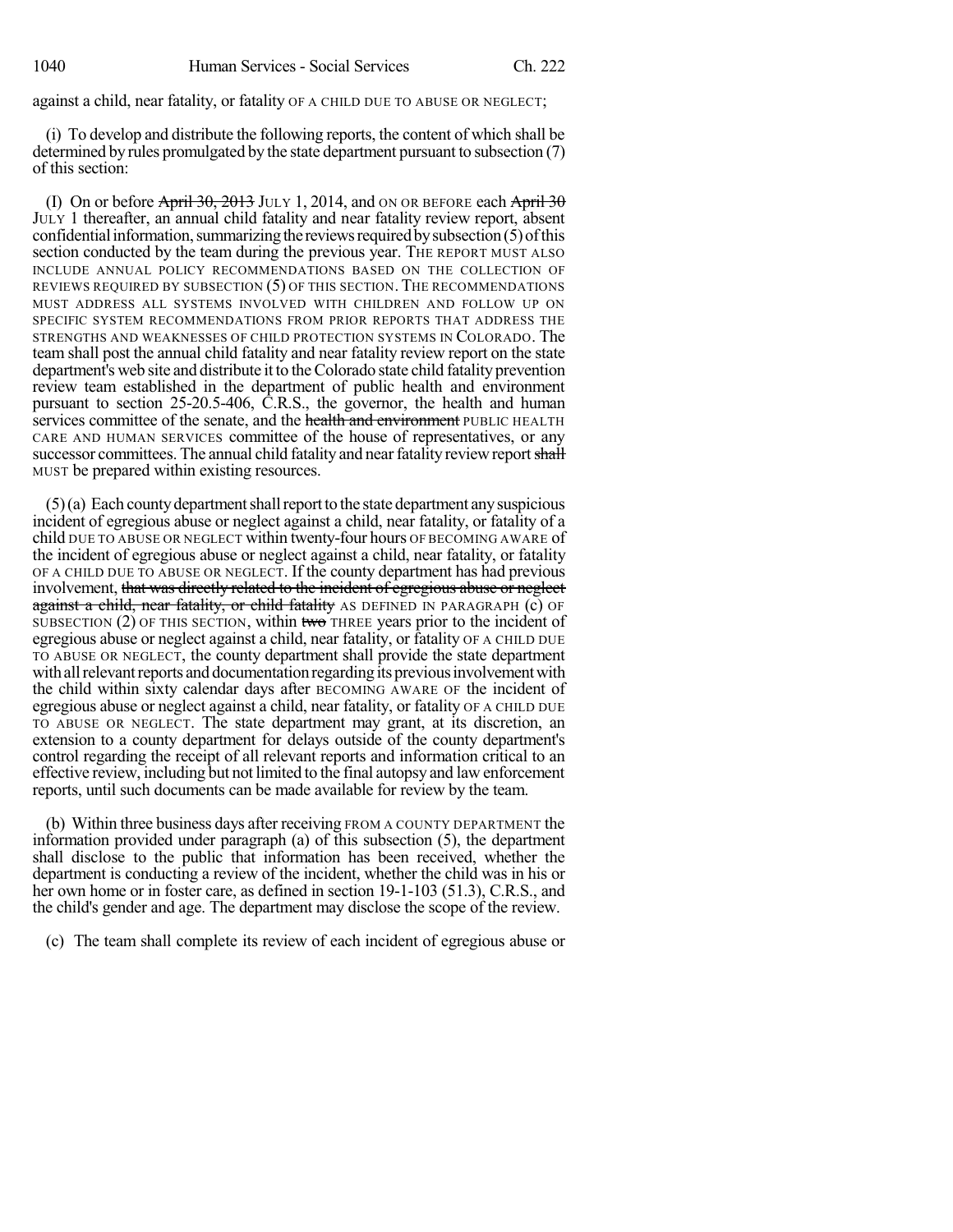neglect, near fatality, or fatality OF A CHILD DUE TO ABUSE OR NEGLECT, draft a confidential, case-specific review report, and submit the draft report to any county department with previous involvement, AS DEFINED IN PARAGRAPH (c) OF SUBSECTION (2) OF THIS SECTION, within thirty FIFTY-FIVE calendar days after the review team meeting. Any county department with previous involvement, shall have AS DEFINED IN PARAGRAPH  $(c)$  OF SUBSECTION  $(2)$  OF THIS SECTION, HAS thirty calendar days after the completion of the draft confidential, case-specific review report to review the draft confidential, case-specific review report and provide a written response to be included in the final confidential, case-specific reviewreport. A confidential, case-specific review report shall MUST be finalized and submitted pursuant to paragraph (e) of this subsection (5) no more than thirty calendar days after the county department's response is received by the team or upon confirmation in writing from the county department that a written response will not be provided.

(e) The TEAM SHALL PROVIDE THE final confidential, case-specific review report shall be provided to the executive director, the director for any county or community agency referenced in the report, the county commissioners BOARD OF HUMAN SERVICES of any county department with previous involvement, AS DEFINED IN PARAGRAPH (c) OF SUBSECTION (2) OF THIS SECTION, the legislative members of the team appointed pursuant to paragraph (f) of subsection  $(6)$  of this section, and the department of public health and environment.

(l) The state department or any county department may release to the public any information at any time to correct any inaccurate information reported in the news media, so long as the information released by the state department or county department is not explicitly in conflict with federal law, IS NOT CONTRARY TO THE BEST INTEREST OF THE CHILD WHO IS THE SUBJECT OF THE REPORT, OR HIS OR HER SIBLINGS, IS IN THE PUBLIC'S BEST INTEREST, AND IS CONSISTENT WITH THE FEDERAL "CHILD ABUSE PREVENTION AND TREATMENT REAUTHORIZATION ACT OF 2010", P.L. 111-320.

(6) The team consists of up to twenty members, appointed on or before September 30, 2011, as follows:

(f) One member from the health and environment committee of the house of representatives or any successor committee, to be appointed by the speaker of the house of representatives, and one member from the health and human services committee of the senate or any successor committee, to be appointed by the president of the senate. Two MEMBERS OF THE GENERAL ASSEMBLY, ONE APPOINTED BY THE MAJORITY LEADER OF THE SENATE AND ONE APPOINTED BY THE MAJORITY LEADER OF THE HOUSE OF REPRESENTATIVES; EXCEPT THAT, IF THE MAJORITY LEADERS ARE FROM THE SAME POLITICAL PARTY, THE MINORITY LEADER OF THE HOUSE OF REPRESENTATIVES SHALL APPOINT THE SECOND MEMBER. The members appointed pursuant to this paragraph  $(f)$  are nonvoting members and are not required to be present at any meeting of the team.

(6.5) MEMBERS OF THE TEAM SERVE THREE-YEAR TERMS AND ARE ELIGIBLE FOR REAPPOINTMENT UPON THE EXPIRATION OF THE TERMS.VACANCIES SHALL BE FILLED IN A MANNER AND WITHIN A TIME FRAME TO BE DETERMINED BY RULES PROMULGATED BY THE STATE DEPARTMENT PURSUANT TO SUBSECTION (7) OF THIS SECTION; EXCEPT THAT ANY VACANCY OF A MEMBER APPOINTED PURSUANT TO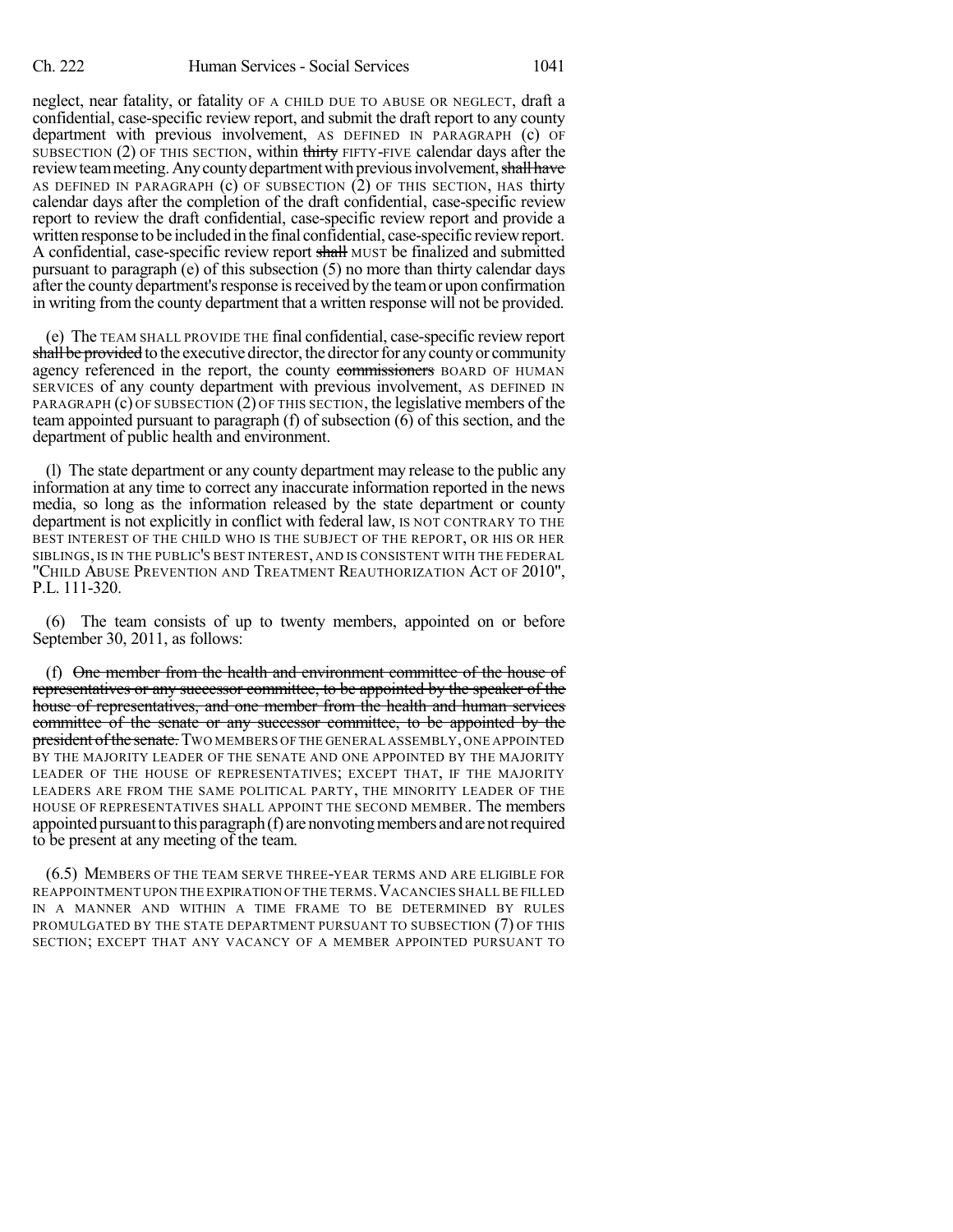PARAGRAPH (f) OF SUBSECTION (6) OF THIS SECTION SHALL BE FILLED BY THE APPOINTING AUTHORITY.

**SECTION 11.** In Colorado Revised Statutes, 26-1-139, **repeal and reenact, with amendments,**  $(5)$   $(g)$  and  $(5)$   $(h)$  as follows:

**26-1-139. Child fatality and near fatality prevention -legislative declaration - process- department of human services child fatality review team- reporting - rules.** (5) (g) THE CASE-SPECIFIC EXECUTIVE SUMMARY FOR A CHILD WHO WAS NOT IN FOSTER CARE, AS DEFINED IN SECTION 19-1-103 (51.3), C.R.S., AT THE TIME OF THE FATALITY MUST INCLUDE:

(I) THE CHILD'S NAME, DATE OF BIRTH, AND DATE OF FATALITY;

(II) THE AGE, GENDER, AND RACE OR ETHNICITY OF THE CHILD AND A DESCRIPTION OF THE CHILD'S FAMILY, INCLUDING THE BIRTH ORDER OF THE CHILD WHOSE DEATH IS BEING REVIEWED;

(III) A STATEMENT OF ANY CHILD WELFARE SERVICES, AS DEFINED IN SECTION 26-5-101 (3), AND ANY OTHER GOVERNMENT ASSISTANCE OR SERVICES THAT WERE BEING PROVIDED TO THE CHILD AND ARE RECORDED IN THE STATE'S HUMAN SERVICES CASE MANAGEMENT SYSTEMS, INCLUDING TRAILS, THE COLORADO BENEFITS MANAGEMENT SYSTEM, OR THE COLORADO CHILD CARE AUTOMATED TRACKING SYSTEM, ANY MEMBER OF THE CHILD'S FAMILY, OR THE PERSON SUSPECTED OF THE ABUSE OR NEGLECT;

(IV) THE DATE OF THE LAST CONTACT BETWEEN THE AGENCY PROVIDING ANY CHILD WELFARE SERVICE AND THE CHILD, THE CHILD'S FAMILY, OR THE PERSON SUSPECTED OF THE ABUSE OR NEGLECT;

(V) THE AGE, INCOME LEVEL, AND EDUCATION LEVEL OF THE LEGAL CARETAKER AT THE TIME OF THE FATALITY;

(VI) INFORMATION ON THE PERSON OR PERSONS CARING FOR THE CHILD AT THE TIME OF THE FATALITY; AND

(VII) ANY OTHER INFORMATION REQUIRED BY RULES PROMULGATED BY THE STATE DEPARTMENT PURSUANT TO SUBSECTION (7) OF THIS SECTION.

(h) THE CASE-SPECIFIC EXECUTIVE SUMMARY FOR A CHILD WHO WAS IN FOSTER CARE,AS DEFINED IN SECTION 19-1-103(51.3),C.R.S.,AT THE TIME OF THE INCIDENT MUST INCLUDE:

(I) THE CHILD'S NAME, DATE OF BIRTH, AND DATE OF FATALITY;

(II) THE AGE, GENDER, AND RACE OR ETHNICITY OF THE CHILD;

(III) A DESCRIPTION OF THE FOSTER CARE PLACEMENT;

(IV) THE LICENSING HISTORY OF THE FOSTER CARE PLACEMENT;